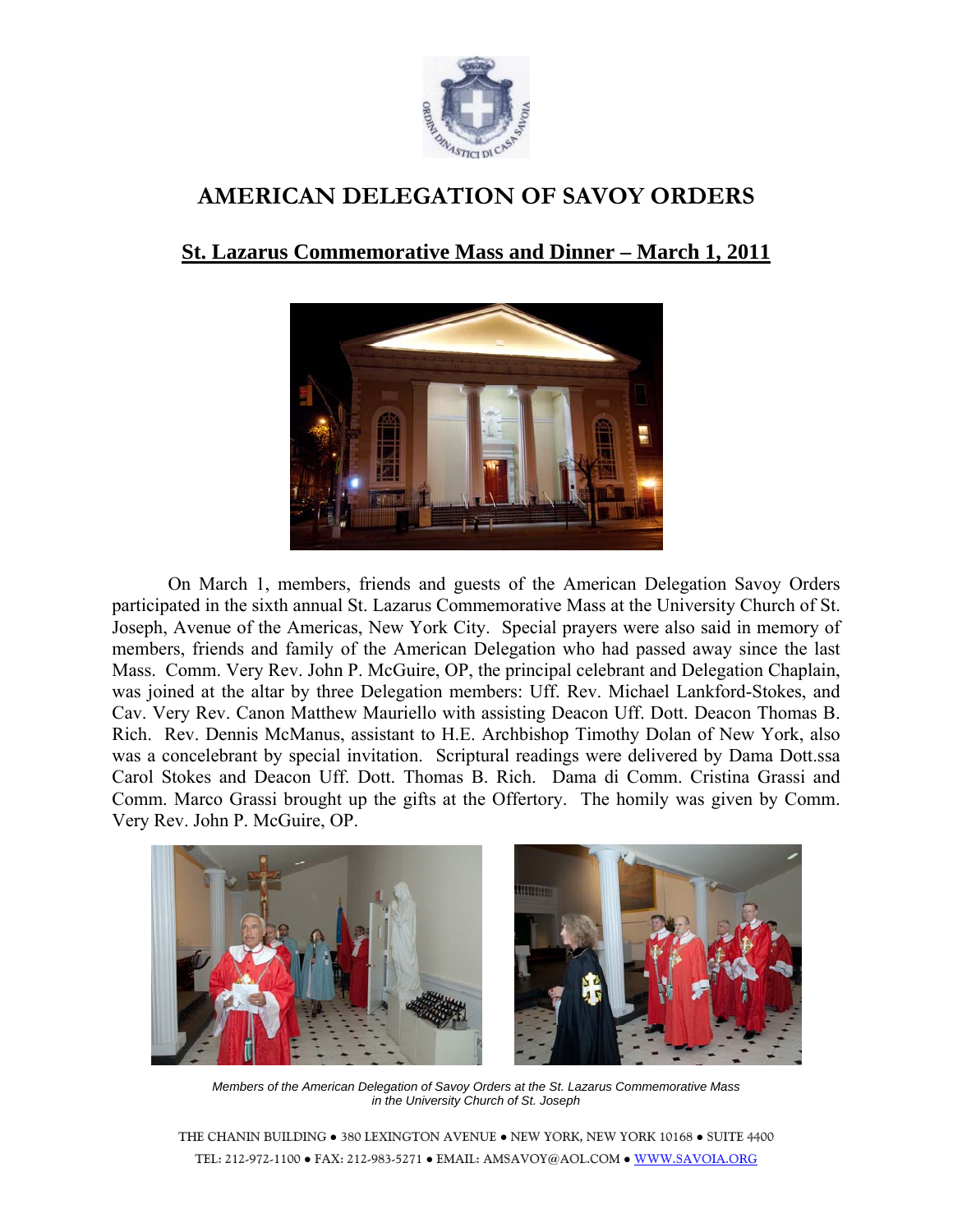



*Members of the Delegation of Savoy Orders assemble for a group photo after the Mass* 

The Mass was followed by a convivial dinner nearby at Alma 33 Restaurant.